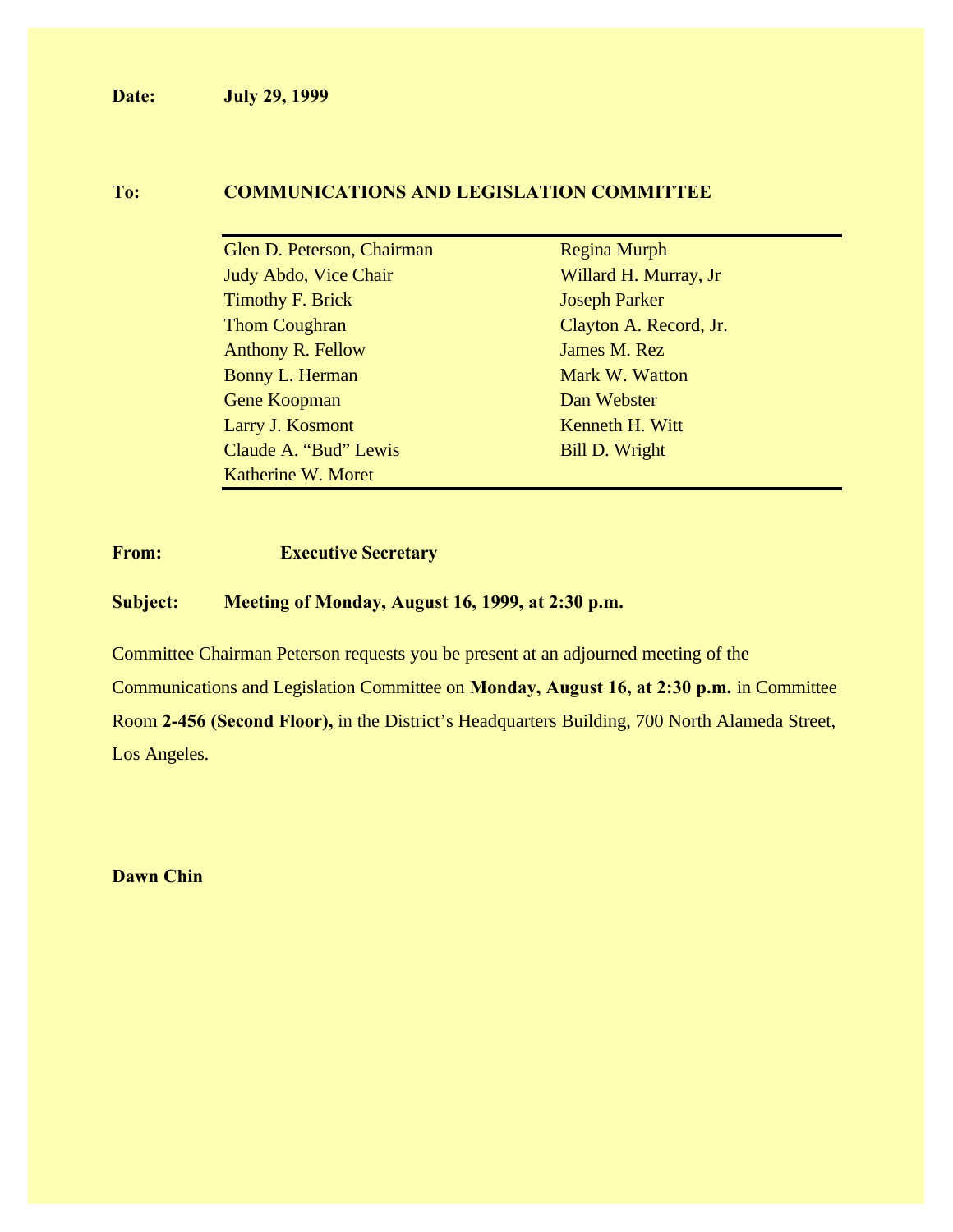# **AGENDA**

### **ADJOURNED COMMUNICATIONS AND LEGISLATION COMMITTEE MEETING WITH BOARD OF DIRECTORS\***

## **August 16, 1999**

#### **2:30 PM**

MWD Headquarters Building **ü** Room 2-456, 2nd Floor **ü** 700 N. Alameda Street **ü** Los Angeles, CA 90012

**\*The Metropolitan Water District's Communications and Legislation Committee meeting is noticed as a joint committee meeting with the Board of Directors for the purpose of compliance with the Brown Act. Members of the Board who are not assigned to the Communications and Legislation Committee may attend and participate as members of the Board, whether or not a quorum of the Board is present. In order to preserve the function of the committee as advisory to the Board, members of the Board who are not assigned to the Communications and Legislation Committee will not vote on matters before the Communications and Legislation Committee.**

- **1. ADDITIONS TO THE AGENDA** (As required by Gov. Code, § 54954.2 (b).)
- **2. OPPORTUNITY FOR MEMBERS OF THE PUBLIC TO ADDRESS THE COMMITTEE ON MATTERS WITHIN THE COMMITTEE'S JURISDICTION** (As required by Govt. Code, § 54954.3 (a).)
- **3. APPROVAL OF THE MINUTES OF THE MEETING OF THE COMMUNICATIONS AND LEGISLATION COMMITTEE HELD ON JULY 12, 1999.**

#### **4. CONSENT CALENDAR ITEMS - ACTION**

- 8-5 Express support for Senate Bill 1132 (Costa) regarding the imposition by a public utility of a capital facilities fee. (C&L—Action)
- 8-6 Authorize \$10,000 contribution to the California Bay-Delta Water Coalition for efforts to acquire Federal funding appropriations for CALFED Program implementation. (C&L—Action)